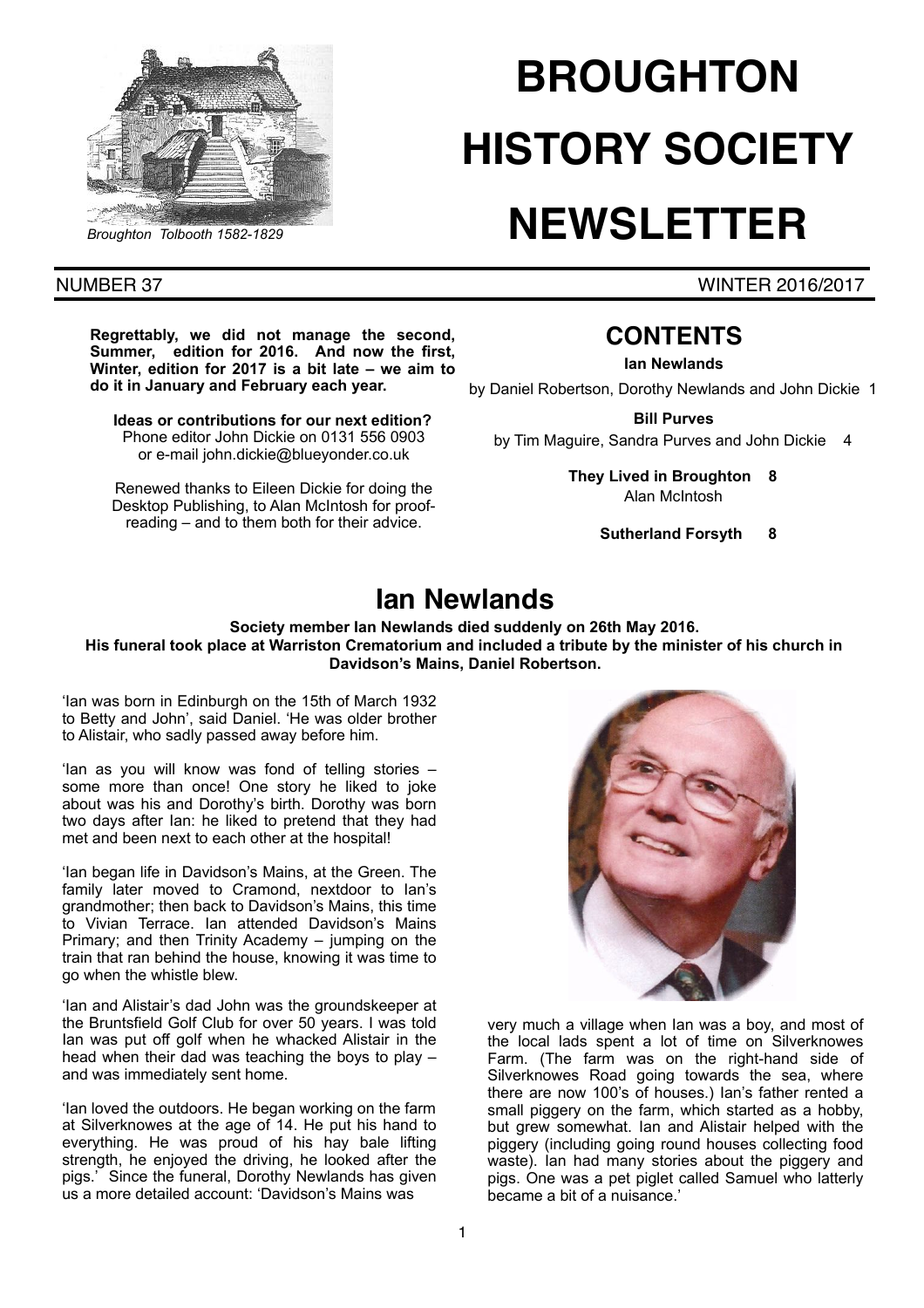Dorothy continued: 'During the war, families were encouraged to keep hens in their gardens. This the Newlands family did, and Alistair had his pet hen called Von Dottle. It was a very hot day and Ian came home from school, saw the hens trying to keep cool, and thought he would do them a kindness and hose them down. Unfortunately Von Dottle caught pneumonia and died. When Alistair discovered that Von Dottle was the Sunday roast he was so upset and couldn't eat his dinner.'

After leaving school, Ian worked for the Parks Department, then he worked for Ferranti's; and ultimately British Airways for 30 years before he retired.

'Early on in Ian's working career,' said Daniel, 'he decided to get some dancing lessons at the Victor Sylvester Dance School. Dorothy went to these<br>lessons too.' Later Dorothy told us: 'The Victor Later Dorothy told us: 'The Victor Sylvester Ballroom Dance Studio was in the New Victoria Cinema, South Clerk Sreet, later the Odeon and now sadly empty.' Daniel: 'A mutual friend introduced them and Dorothy told me that Ian "persevered" and they started going out. Their first date was to the cinema to see *South Pacific*. The date went well and Ian and Dorothy fell in love. When Ian plucked up the courage to ask Dorothy's father for her hand in marriage the response he got from Father was... "I'll have to think about it." Fortunately for Ian, Dorothy and her father said "Yes" and they were married on the 28th January 1961 at Broughton Place Church.'

Dorothy: 'We had bought a flat at 58 Broughton Street and lived there for 9 years before moving to Vivian Terrace, the Newlands family home at Davidson's Mains – in 1970, after the death of Ian's father. Both Alan and Graeme were born in Broughton Street. Alan went to London Street School until the age of 7 and Graeme started his schooling at Davidson's Mains Primary.

'Incidentally, both boys attended the Barony Toddlers in Barony Street Playground, where we met up with Heather Fry and her son, Martin. Alan was here roughly years 1965-67, Graeme 1968-70. Mrs Dudgeon was in charge then along with Mrs Betty Glancy, who later took over.

'Another point of interest. Prior to school I went to the same site to attend the Kindergarten as it was called then, run by a Mrs Stevenson – in the 1930s.'

Daniel said: 'Alan and Graeme spoke of their dad's love for food. He was the soup king. There was his mushroom soup, his tomato soup (at Christmas because he had a large

frozen supply) and his signature Lentil soup – a soup that the grandchildren enjoyed very much. The boys told me that Dad liked cooking and being in the kitchen. Dorothy said, "Aye, he liked coming in and taking over!"

'Ian loved planting and growing vegetables. He spent many a happy hour pottering in the garden.'

'He enjoyed holidays abroad with Dorothy, making the most of his BA perks. He was a big speedway fan, and converted Dorothy early on. They made many a visit to Meadowbank, Powderhall, Armadale (West Lothian) – and latterly Berwick-upon-Tweed, making a day of it and enjoying the fact that there were seats.' Dorothy has since added: 'Ian was an Edinburgh Monarchs Speedway fan from the time it took up at Meadowbank in 1946/47. He introduced me to the sport in 1957 and we continued following the Monarchs until his death.'

Daniel: 'Ian enjoyed his history group. He enjoyed his cribbage on a Monday night and dominoes on a Tuesday night. One of his cribbage buddies told me the Maitland Club would never be the same.' Dorothy explained: 'Cribbage was played in the "off season" at the Maitland Bowling Club in Davidson's Mains.'

Daniel: 'Ian and Dorothy made Davidson's Main's their home church – giving so much and enjoying the friendship and support of others. Ian was a good neighbour. Next-door Anne described you, Dorothy and Ian, as the perfect neighbours.

'Ian enjoyed shopping and a good deal. I think it was son Graeme that said Ian was doing what price comparison websites do, years before the internet was invented. Ian also loved Costco – he didn't even need to buy anything.

'Ian was funny, had a great sense of humour and could come out with a good quip. Like when he was asked what he was buying in Sainsbury's and he replied. "Something we don't need!" Ian was positive, had a good outlook on life, he could also express his opinion.'



*Barony Playgroup, 3-5 year-olds, 1959. Photo lent to our Society by Betty Glancy to copy. Her son is in the back row, far right – with his arms in the air!*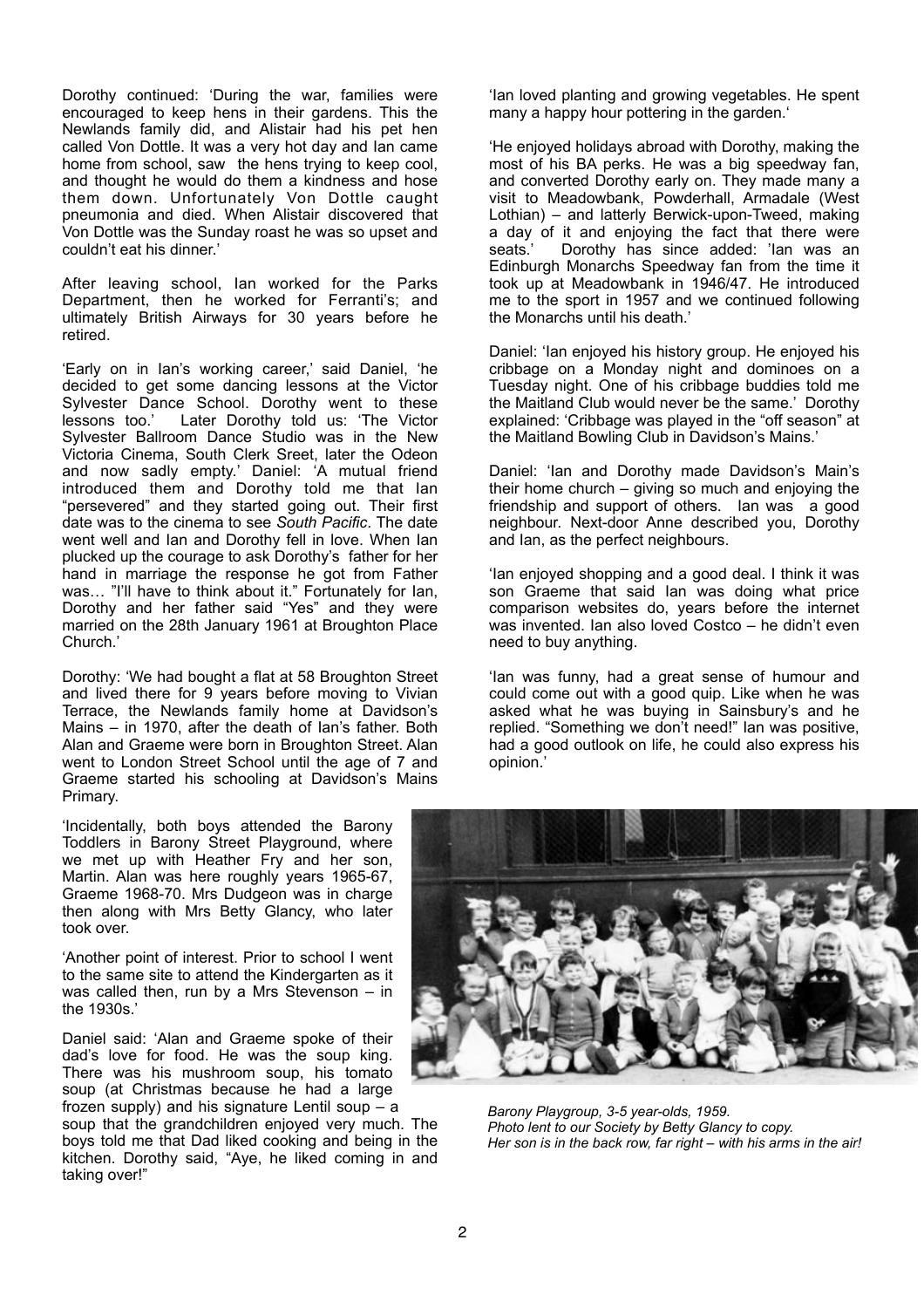Dearest to Ian was his family, of whom he was very proud. He loved his boys and his daughters-in-law. I was told he thought the world of his grandchildren and so enjoyed laughing and playing with them. He loved his wife Dorothy. Dorothy has described Ian as her devoted husband and best pal. Graeme said that Dad felt the same.'



*Members of the History Society were invited to the Friends of Hopetoun Crescent Garden's 2015 Party. Amongst those who came were Ian & Dorothy Newlands. © Eileen Dickie*

#### **Ian and the History Society**

Ian and Dorothy moved away to Davidson's Mains in 1970; the Society was not founded until June 1996.

Dorothy: ' After we moved to Davidson's Mains we still kept in touch with Broughton. My parents lived in London Street until, I think, 1980 when my mother moved to a smaller house, my father having died in 1977. I don't know quite when we joined the Society. It was when it had an exhibition in St Paul's and St George's Church, York Place. The pair of us alighted in York Place, noticed the Exhibition and went to have a look. I recognised quite a few of the photographs, having been born and brought up in Barony Street and London Street. The result was we joined the Society.' *That exhibition took place in August 1999*.

A couple of years later Ian and Dorothy were back at St Paul's and St George's, this time on the rota of volunteers staffing the 2002 Exhibition – along with Heather Fry, they filled a 3-hour slot. Fast-forward to the 2006 Exhibition and minutes of a meeting record Ian as a member of the Exhibition Working Group. Then he and Dorothy were on the rota for the first week of the Exhibition – along with Kate Love, they filled a 3-hour slot; and again in the second week, this time with Alice Lauder. Meanwhile, and thereafter, Ian was a regular and well-kent face at our Monday meetings.

Mrs Bell's 97th Birthday, Broughton Lunch Club, 1970 Photo lent to us to copy by Betty Glancy (see page 2) – that's her standing behind the flowers.

#### **If any readers can identify others in the photo, please let us know.**

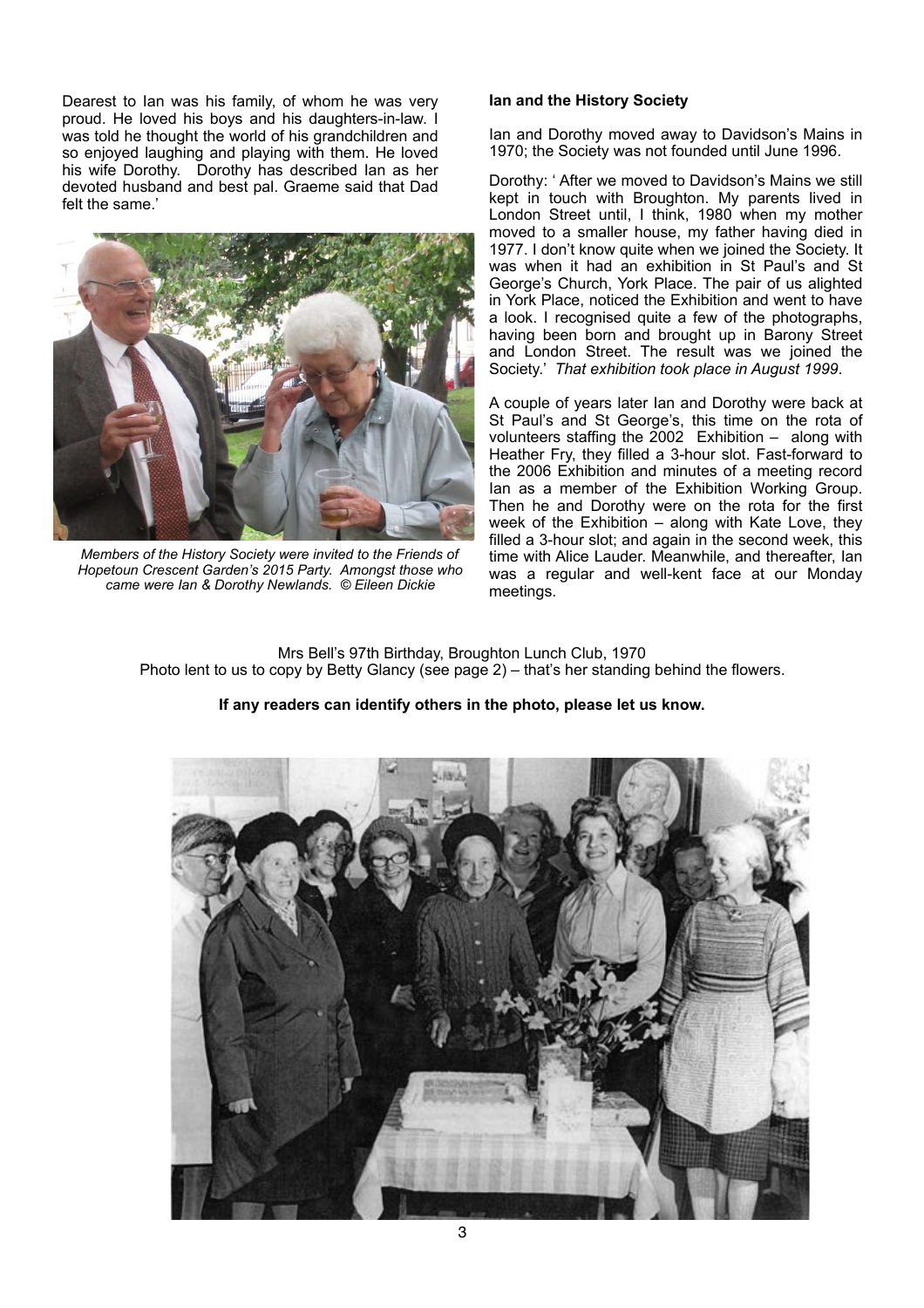## **Bill Purves**

#### **Society member Bill Purves died peacefully on 6th October 2016. His funeral took place at Portobello Cemetery on 27th October, followed by a celebration of his life at Newhailes House, Musselburgh.**

Sandra Purves felt the tribute to Bill given by Tim Maguire at the Newhailes House celebration would be a good, reliable source of information for our article – Tim was the Humanist Celebrant who conducted the funeral. It certainly turned out to be: much of what follows is based on what he said. As I read the text it dawned on me that this was someone who had known Bill personally for quite some time: Sandra confirmed that Tim had been their neighbour for about 20 years.

Bill was born in Edinburgh on the 4th of February 1934, the only child of William and Edith Purves who lived in Seaview Terrace in Joppa. Bill's father was an actuary, and after Bill attended Melville College he got him a job in insurance with Guardian Exchange. Tim said: 'Bill hated the world of insurance and everything about it, so it's hardly surprising that he didn't do as well as his father had hoped. But the one good thing about being there was that he could do his work quickly and then spend the rest of his time at the Lane Sales or reading books. He took the early lunch hour that no one else wanted so that having gulped down a bite to eat he would be round to the auctions, buying furniture, both to resell and to furnish the house. He had the gift of seeing the beauty of things that others missed, and he enjoyed restoring his finds himself.'



*Bill's motorbike, July 1956: 'his mode of transport before he obtained Belinda' says Sandra. 'It was known as The Heap – I don't think, by the time he owned it, it was quite as it left the factory.'* 

Bill's time in insurance was broken in two by a twoyear spell of National Service in the Naval Intelligence Section when he was posted to Germany to listen in on Russian radio traffic at the height of the Cold War – 'he had to learn Russian and of course German too.'



*Photo taken in June 2016, at Louther Castle – on the way home from a car club rally.* 

Bill met his first wife Marion Pringle in 1955; four years later they married and bought a flat at No.1 Scotland Street. They had two daughters: Caroline (1960) and Catherine (1962). Tim again: 'By this time, Bill's love of classic cars was already evident, as he and Marion had bought their first car, a 1934 Jowett which his father named Belinda. Every summer the family packed Belinda up to the gunnels and spent July and August at Largo, in Fife. As you might expect, it was no ordinary tent. Bill designed the tent himself and commissioned Blacks of Greenock to manufacture it for his family. And in summer of 1965, they remember waving together from the sand dunes at the flowerdecked train that was the last on the East of Fife railway line to Elie and beyond before the Beeching cuts.'

'Bill continued to work at Guardian Royal Exchange until that year, when he took advantage of the chance to attend the Courtauld Institute in London as a mature student – where he served a term as president of the Students' Union. He studied art and architectural history, and as part of his course one year he travelled to the north of Italy in his beloved Belinda to study architecture.'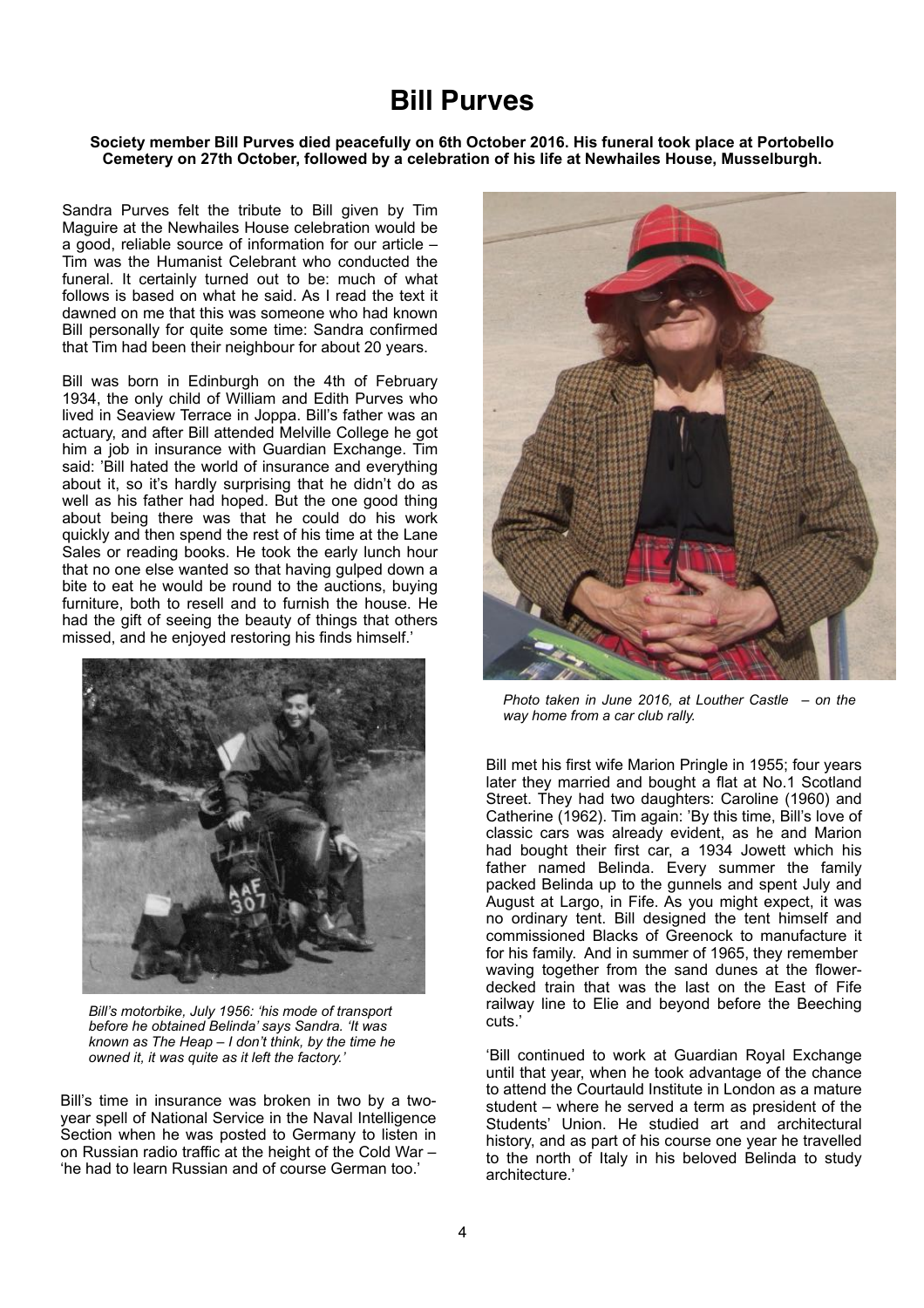Tim said: 'Bill loved the freedom of London: it was the swinging 60s after all. Both girls remember that he always loved bright clothes, and he wore beautiful jewel-coloured shirts with his velvet jacket. Sandra told me that he actually designed some of his own clothes and some of his ideas were made up for him on Carnaby Street, the grooviest street in what was at that time the world's most fashionable city. And later, when the girls were 10 and 8, Bill took them to Carnaby Street to buy them hotpants, the height of fashion in 1970.'

'It was in 1968 that he met the woman who was to become the love of his life at a party in Marylebone. Sandra Whitlam was an engineer, and they soon found themselves madly in love. Their first pad was at No.1 Windmill Street in North Soho, where they met lots of people from the world of television; and watched the Moon-landing in 1969. Soho was an interesting place in those days; it was the centre of London's sex and crime worlds, and Bill had many stories about the Turkish and Greek-Cypriot gangsters who ran the place.'

When Bill graduated, he and Sandra came back to Edinburgh together. Marion and the girls stayed at No.1 Scotland Street, while Sandra and Bill moved into No.4 along with Bill's father, who'd had a stroke; he lived with them until he died in March 1978.

Tim again: 'During the late 60s and early 70s Bill started to restore buildings all around the New Town, putting back the original features and adding huge value to other people's properties but typically not charging anything like enough for doing so. He was passionate about the area in which he lived. He campaigned to have the New Town properly restored, and became a member of the Georgian Society. He was involved with the Drummond Civic Association and Drummond Place Gardens and was instrumental in getting their railings restored – when the girls had been growing up there had been none around the garden, because they had been taken away and melted down as part of "The War Effort".'

'Bill had a passion for the past. He loved raking through skips and junk shops as well as auctions for interesting things to restore. Books were very important to him, and the house is filled wth technical books as well as tomes on architecture, lighting and cars, steamers and canals.'

*Bill in front of his Lamp Emporium on St Stephen Street.* 

*Photo taken by Peter Stubbs, 26th January 1991 © Peter Stubbs, Edinburgh, [www.edinphoto.org.uk](http://www.edinphoto.org.uk)*

'It was in the early 70s that Bill started his lighting business on St Stephen Street. Mr Purves's Lamp Emporium at No.59 didn't keep regular hours. Bill tried to get people to sit in for him but that didn't really work. He still had to look after his father, who by then was in a wheelchair, and that meant that sometimes he simply had to drop everything and run. The only reason he could do this was that Sandra had a real job as a professional civil engineer, mostly in Glasgow, where she commuted every day, although she later joined Lothian Region.'

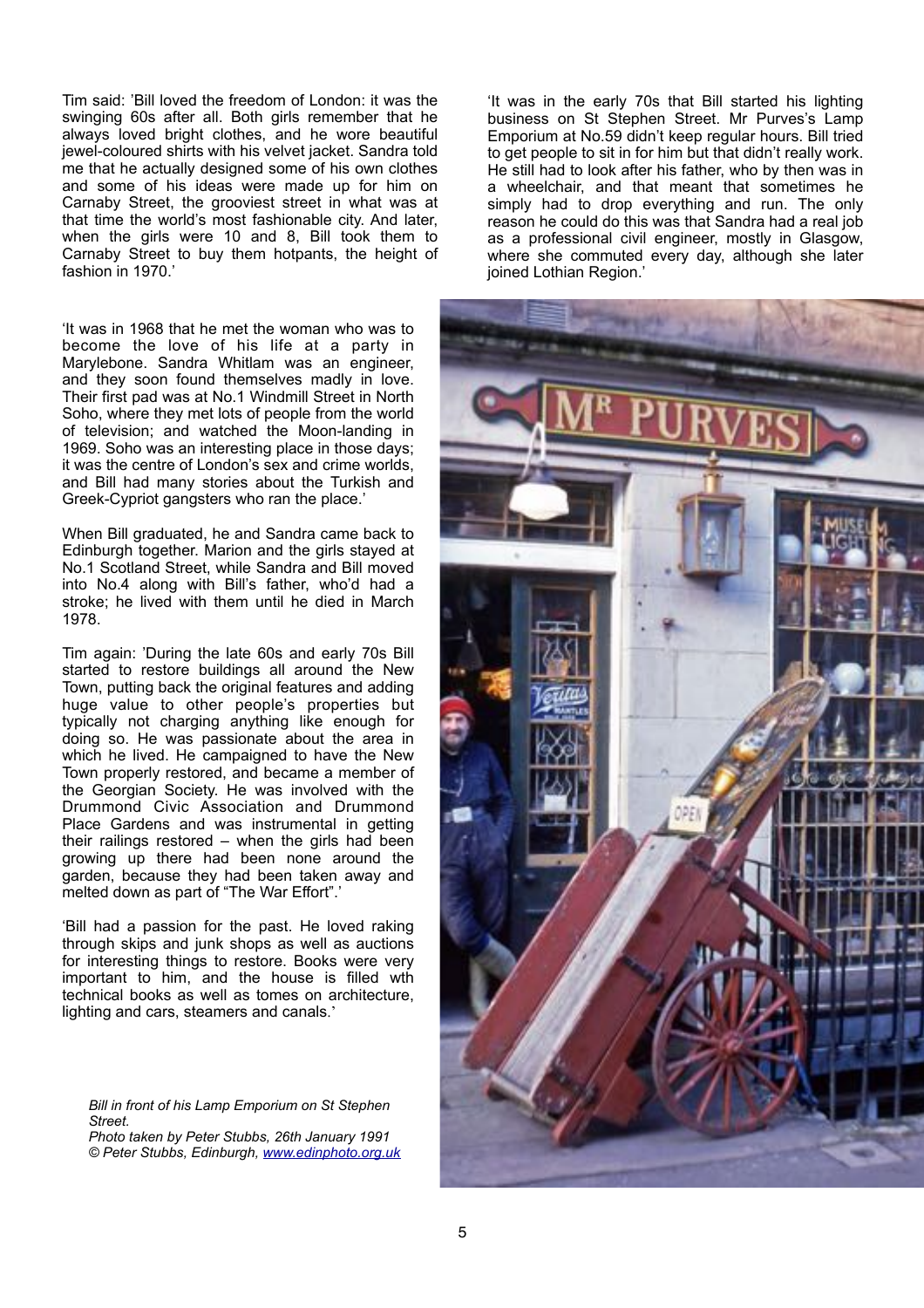Tim: 'Looking after the shop and his father took up most of his time but he also got involved in the restoration of the *Waverley*. Now there's quite a story attached to this, so sit back and make yourself comfortable.' We can only give a short summary here. It starts with a young Bill's parents taking him "Doon the Watter" on the *Waverley*; refers back to the ship being sunk during the evacuation of Dunkirk; how Bill came to have a holiday on board the "new" *Waverley*; Cal Mac's 1974 decision to sell the ship; Sandra and Bill's involvement in the Preservation Society that bought it and then raised funds to run it from Anderson Quay all the way down the Clyde for several years; how the ship then sailed farther afield, eventually to the Thames. **'It was there, on board the paddle steamer that had meant so much to both of them, that Bill and Sandra had their wedding breakfast on 28th April 1978.'**



*Bill, Sandra and the Waverley on the day they had their wedding breakfast aboard. (A* Glasgow Herald *photo)*

As Tim said: 'Engineering was a profession for Sandra, but an all-consuming hobby for Bill. He knew about car engines and architectural structures, but he was entirely self-taught. After the Waverley was up and running, he and Sandra got involved with the Edinburgh Canal Society which at that time had nowhere to live; and once again he was a prime mover, responsible for building its base and its boathouse at Harrison Park, and becoming its Boatman. In typically Bill fashion, he found a collection of motor boats abandoned in a shed: they were of the kind he remembered from his childhood on the Clyde, so he brought them to Edinburgh, restored them and housed them at Harrison Park and that was the nucleus of their fleet. He remained very much involved for many years and he was very much a part of the campaign to reopen the canal, which eventually happened thanks to the Millennium Funding.'

'Bill began to have problems with his health after the turn of the millennium when he and Sandra were involved in a nasty car crash en route to the Auto Jumble at Beaulieu in Hampshire. Sandra was thrown out of the vehicle and landed on her feet: her glasses had flown off her head, and she had a cracked bone in her wrist, but otherwise, she was OK. Bill on the other hand was not so lucky. He was taken to hospital with a head injury, and it seems likely that the crash may have caused the brain damage with which he lived for the rest of his life. He immediately became less independent, but otherwise was very much the Bill we all knew and loved.'

'It was in the 90s that his style began to change. Some of you may remember Bill's propensity for wearing medium-heeled court shoes with his faded blue boiler suit, as well as with his A-line kilted skirts. He was always an original dresser.'

'And it was around then that I learned you engaged Bill in conversation at your peril, because he was a great one for fixing you like the Ancient Mariner and giving you a monologue on the pros and cons of double-flanged pin hinges. It didn't really matter if the subject didn't interest you, or if you were in a bit of a rush. Bill was interested, so you had to go with the flow and and wait for him to stop. He was oblivious to this to the extent that if he and Sandra were at a party or any other social gathering, Sandra quickly learned that she had to give herself at least an hour to plan an exit before Bill would finally be ready to leave.'

'Bill was without doubt, a character. He was public spirited, he was nationalistic without being a party man, and he was much loved by all who knew him. Sandra really was the most important person in his life, and she managed him as nobody else could ever have done.'

Sandra told us: 'Bill got his Bradford van in 1979. It was sitting in the field nextdoor to Myreton Motor Museum (near Aberlady) and needed a bit of work done to it. It was 1982 when Bill got it back on the road as the Lighting Emporium's van.

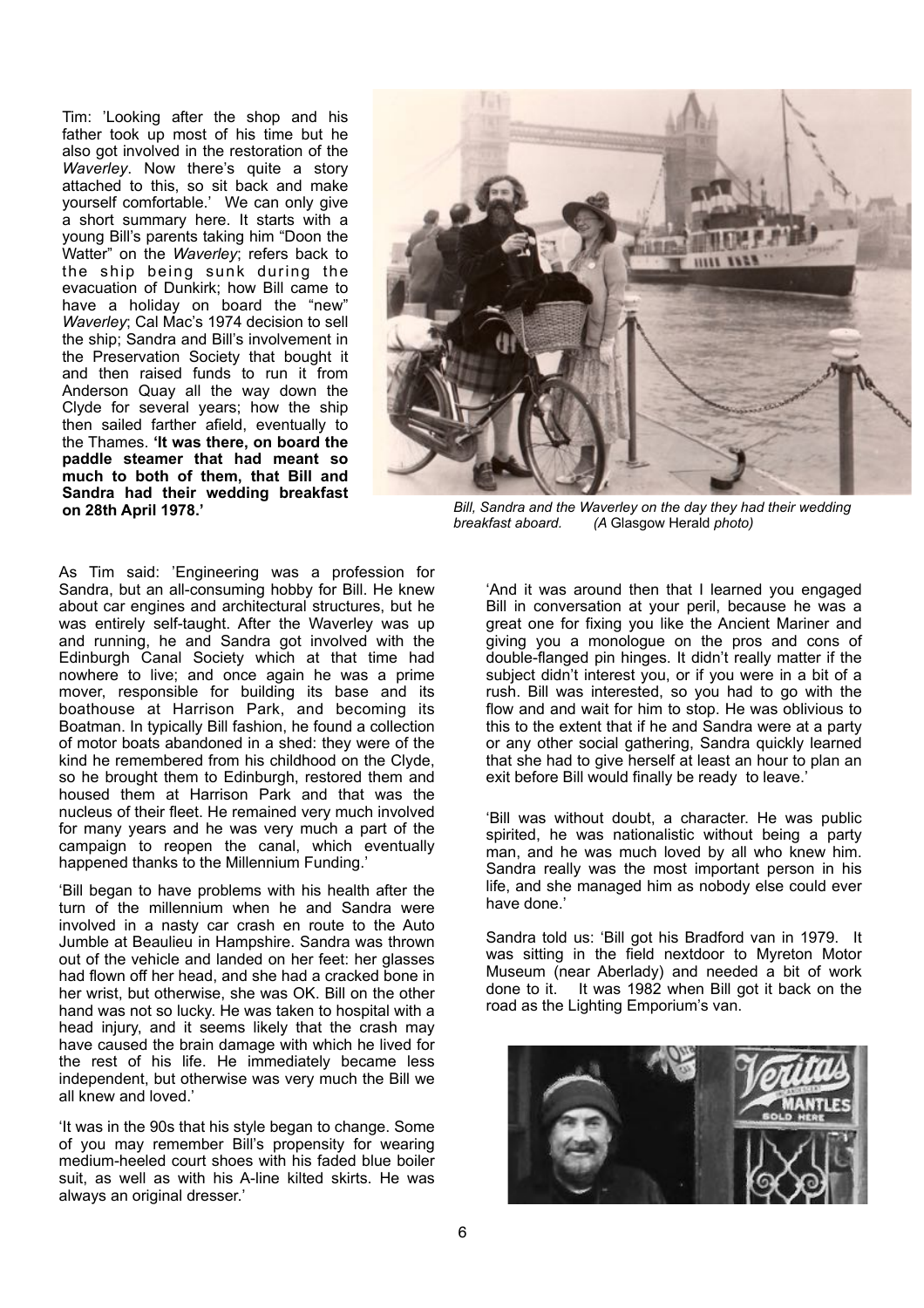### **Bill told Sandra**

**'When Bill first moved into Scotland Street in the late 1950s, he said, there were three brothels in the Street.'**



*Bill with the Bradford van (July 2015) at the Strathmore Vintage Vehicle Rally, which took place at Glamis Castle. The car won the Light Commercial concours. Sandra explained: 'Concours is a competition among cars and other vehicles to see which are in in best condition and sometimes also which are in the most original condition'.*

Tim: 'Bill's health gradually declined over the last year, but he refused to give up or give in. He was taken to the acute stroke ward at the Edinburgh Royal Infirmary and he walked out of there twice – on two sticks, because he didn't like the Zimmer frame. He somehow managed to get onto a bus without any money or even a bus pass; and both times he was rescued by the police. After his stroke Bill's speech was unintelligible, so Sandra was never able to find out how he managed this. The second time, the police not only rescued him but they also very kindly gave him a lift home.'

'One of the nice things about his room at the Edinburgh Royal Infirmary was that he could see Craigmillar Castle from his window. He always hoped that he and Sandra would go there together when he was released, but sadly they never did. But when the police realised it was an important place to Bill, they drove him past it en route to Scotland Street.'

In his closing words at the end of the ceremony, Tim Maguire included: 'Sandra and the family would especially like to thank Anne, Leanne, Emma, Jaqui, Charlotte and all the staff at Ward 14 of the Royal Edinburgh Hospital in Morningside, where Bill spent much of his last months, for the kindness and attention they gave him while he was in their care.'

#### 'There were also several shops:

\* Mrs Hoy at the top of the street at 2a, on the west side, who ran a general store

\* Further down on the same side at 2c was the Edinburgh & Dumfriesshire Dairy

\* There was also another shop at number 3 run by Miss Todd; all have long since been turned into houses.

\* Down in Scotland Street Lane West was John Wightman, Egg merchant and Macrae the Potato merchants'.

'His downstairs neighbour in Drummond Place was Sir Compton Mackenzie, and Bill would recount the evenings when "Monty" held parties and invited his neighbours as well as several well-known people. One of these was James Robertson Justice, [the actor] whom Bill related was just the same in real life as he was on the Screen.'

'His first car "Belinda" was for several years the only one in the street, which was probably just as well, as the most reliable method of starting was to park at the top of the street and hope he could bump start it before he got to the bottom.'



*Bill with Belinda in Scotland Street (2008) – 'when she was on her first outing after many years of restoration', said Sandra*

#### **Bill and the History Society**

Sandra thinks she and Bill joined the Society about 2004. Certainly they are not on the rota of volunteers staffing the 2002 Exhibition; but are for the 2006 Exhibition – "Sandra or Bill Purves" in two 3-hour slots, one along with Olive Torrance and Tom Leonard, the other with Agnes Murray and Maisie Thomson.

Bill attended Society meetings regularly – 'and would often come up with questions for the speakers', says Sandra. 'The last meeting he attended was the AGM on 6th June 2016 – a week before he suffered his second stroke.'

While putting this article together, it became clear how much Bill himself is part of our local history.